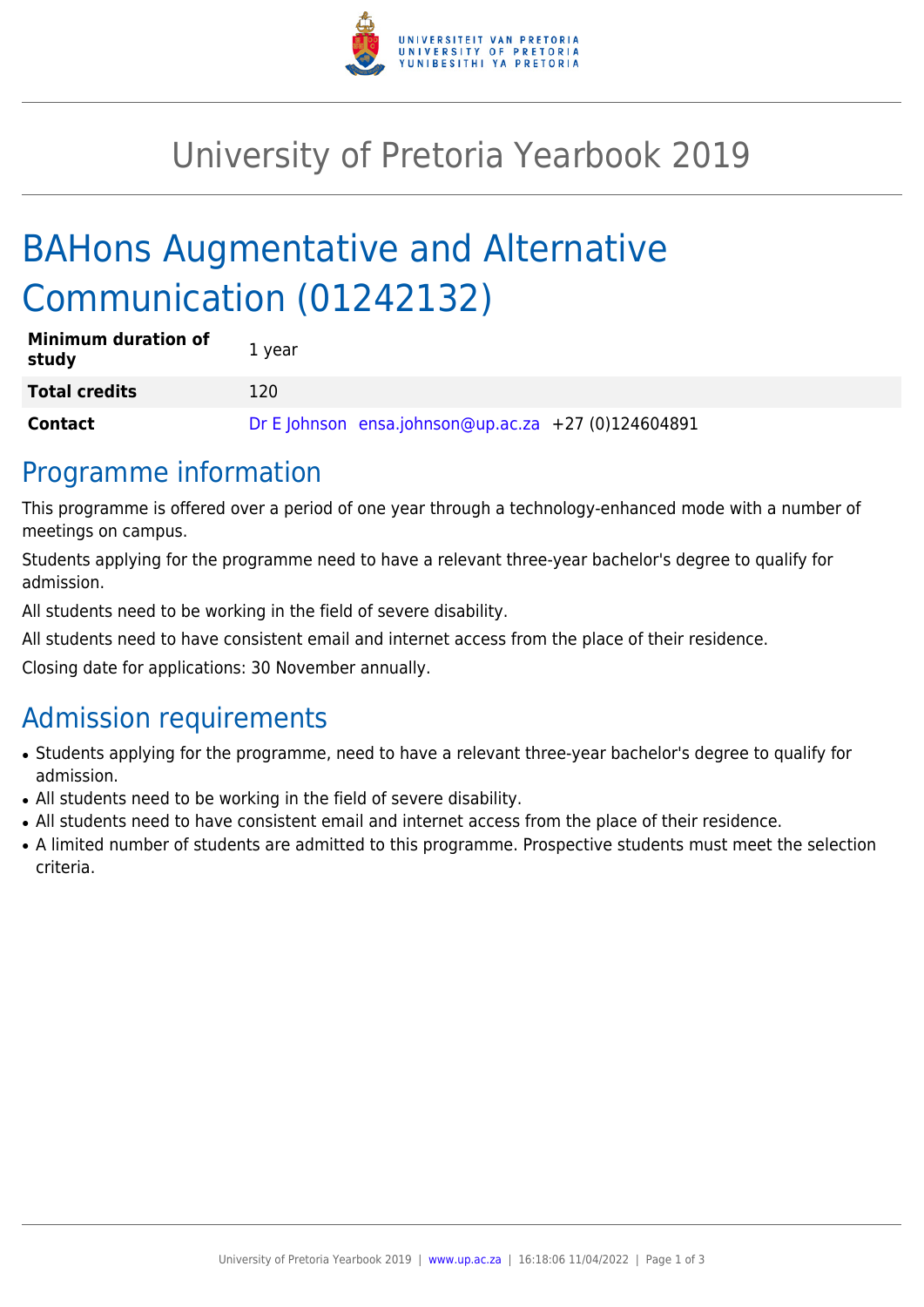

# Curriculum: Final year

**Minimum credits: 120**

## **Core modules**

## **AAC assessment procedures 702 (AAK 702)**

| <b>Module credits</b>         | 20.00                                              |
|-------------------------------|----------------------------------------------------|
| <b>Prerequisites</b>          | No prerequisites.                                  |
| <b>Contact time</b>           | 5 other contact sessions per week                  |
| <b>Language of tuition</b>    | Module is presented in English                     |
| <b>Department</b>             | Centre for Augmentative and Alternative Communicat |
| <b>Period of presentation</b> | Year                                               |

#### **Module content**

Training of observation skills with the use of an assessment schedule. A practical component is included in this module. At the end of this module the student must be able to understand the process of communication evaluation of people with severe disabilities by describing the assessment principles, as well as the assessment of opportunity and access barriers and of specific capabilities.

## **Communication technology 703 (AAK 703)**

| <b>Module credits</b>         | 15.00                                              |
|-------------------------------|----------------------------------------------------|
| <b>Prerequisites</b>          | No prerequisites.                                  |
| <b>Contact time</b>           | 5 other contact sessions per week                  |
| <b>Language of tuition</b>    | Module is presented in English                     |
| <b>Department</b>             | Centre for Augmentative and Alternative Communicat |
| <b>Period of presentation</b> | Year                                               |

#### **Module content**

Implementation of assistive devices by the communicatively disabled population. At the end of this module the student must be able to understand the different types of assistive communication technology ranging from low to high technology in order to assist clients with little or no functional speech to select the most suitable device.

#### **Implementation of Augmentative and Alternative Communication in children 715 (AAK 715)**

| <b>Module credits</b>         | 25.00                                              |
|-------------------------------|----------------------------------------------------|
| <b>Prerequisites</b>          | No prerequisites.                                  |
| <b>Contact time</b>           | 5 other contact sessions per week                  |
| <b>Language of tuition</b>    | Module is presented in English                     |
| <b>Department</b>             | Centre for Augmentative and Alternative Communicat |
| <b>Period of presentation</b> | Year                                               |